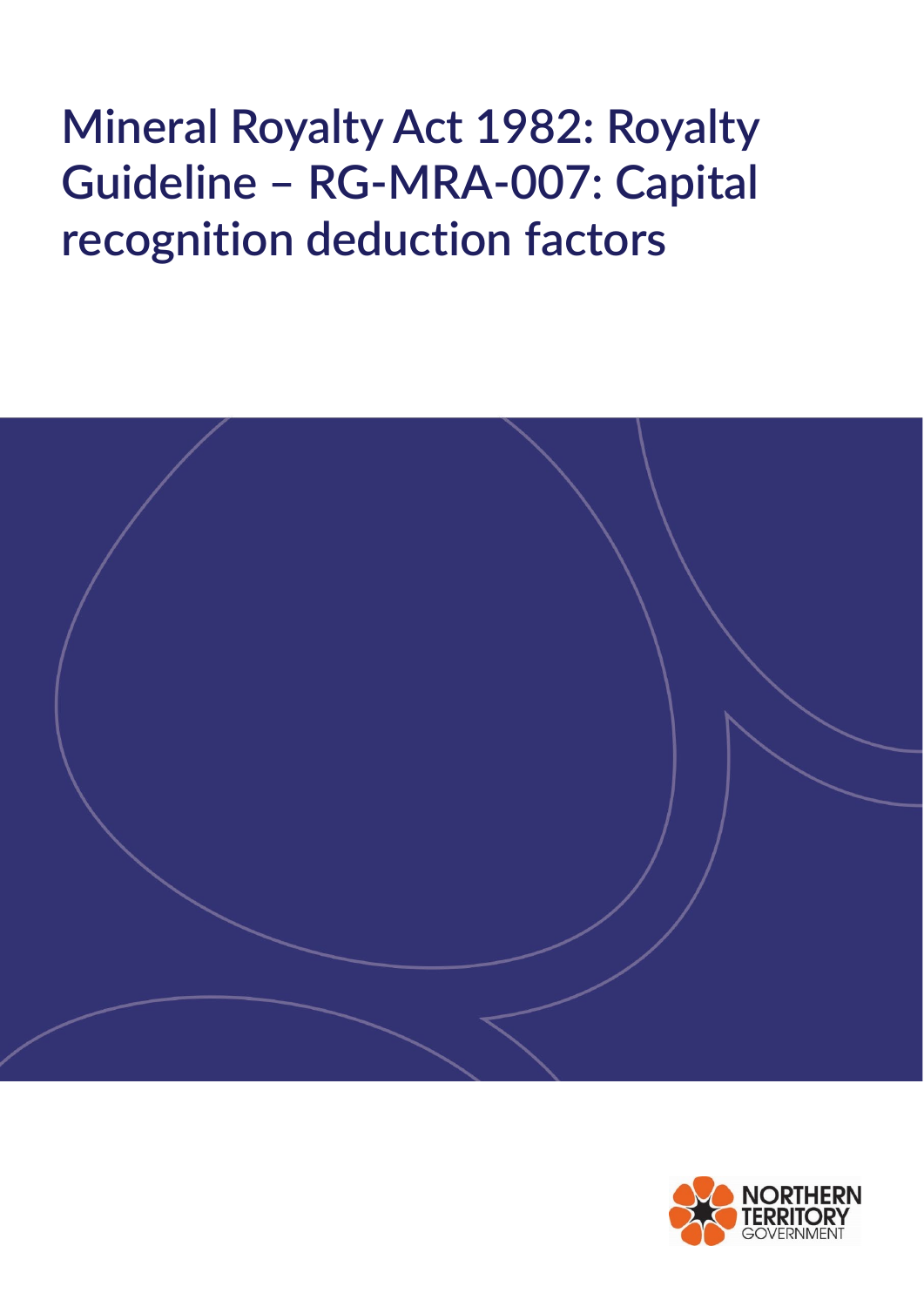| Document title         | Mineral Royalty Act 1982: Royalty Guideline - RG-MRA-007: Capital<br>recognition deduction factors |
|------------------------|----------------------------------------------------------------------------------------------------|
| <b>Contact details</b> | Territory Revenue Office, Department of Treasury and Finance                                       |
| Date approved          | 4 January 2022                                                                                     |
| Document review        | As required                                                                                        |

| <b>Version</b>          | <b>Issued</b>   | Dates of effect |                |  |
|-------------------------|-----------------|-----------------|----------------|--|
|                         |                 | From:           | To:            |  |
| $\mathbf{1}$            | 29 August 2011  | 29 August 2011  | 5 January 2012 |  |
| $\overline{2}$          | 6 January 2012  | 6 January 2012  | 2 July 2012    |  |
| 3                       | 3 July 2012     | 3 July 2012     | 2 January 2013 |  |
| $\overline{\mathbf{4}}$ | 3 January 2013  | 3 January 2013  | 4 July 2013    |  |
| 5                       | 5 July 2013     | 5 July 2013     | 2 January 2014 |  |
| 6                       | 3 January 2014  | 3 January 2014  | 1 July 2014    |  |
| $\overline{7}$          | 2 July 2014     | 2 July 2014     | 5 January 2015 |  |
| 8                       | 6 January 2015  | 6 January 2015  | 1 July 2015    |  |
| 9                       | 2 July 2015     | 2 July 2015     | 4 January 2016 |  |
| 10                      | 5 January 2016  | 5 January 2016  | 10 July 2016   |  |
| 11                      | 11 July 2016    | 11 July 2016    | 9 January 2017 |  |
| 12                      | 10 January 2017 | 10 January 2017 | 23 July 2017   |  |
| 13                      | 24 July 2017    | 24 July 2017    | 8 January 2018 |  |
| 14                      | 9 January 2018  | 9 January 2018  | 3 July 2018    |  |
| 15                      | 4 July 2018     | 4 July 2018     | 7 January 2019 |  |
| 16                      | 8 January 2019  | 8 January 2019  | 30 June 2019   |  |
| 17                      | 1 July 2019     | 1 July 2019     | 5 January 2020 |  |
| 18                      | 6 January 2020  | 6 January 2020  | 1 July 2020    |  |
| 19                      | 2 July 2020     | 2 July 2020     | 4 January 2021 |  |
| 20                      | 5 January 2021  | 5 January 2021  | 1 July 2021    |  |
| 21                      | 2 July 2021     | 2 July 2021     | 3 January 2022 |  |
| 22                      | 4 January 2022  | 4 January 2022  | Current        |  |

| <b>Acronyms</b> | <b>Full form</b>                    |
|-----------------|-------------------------------------|
| <b>CRD</b>      | Capital recognition deduction       |
| ECAE            | eligible capital assets expenditure |
| <b>MRA</b>      | <b>Mineral Royalty Act 1982</b>     |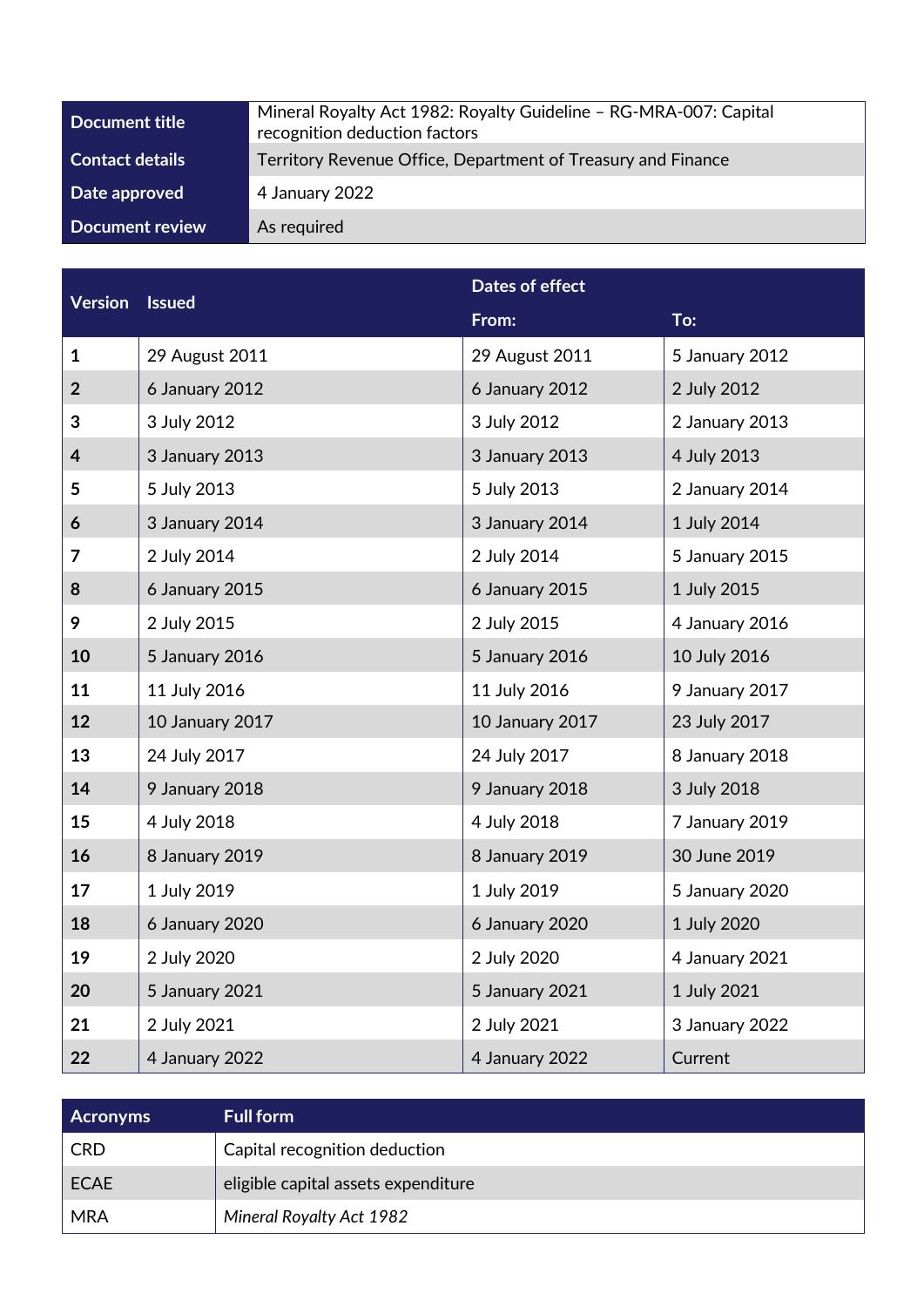## **Contents**

| Factors to be used in calculating capital recognition deduction and the periods during which the factors |  |
|----------------------------------------------------------------------------------------------------------|--|
|                                                                                                          |  |

## <span id="page-2-0"></span>**Purpose**

- 1. This guideline announces the capital recognition deduction (CRD) factors and the period during which they apply for the purpose of sections 4C(2) and (6) of the *Mineral Royalty Act 1982* (the MRA). This guideline also explains how CRD is to be determined for the purposes of the MRA, and is to be read in conjunction with Guideline RG-MRA-006: *Capital recognition deduction*.
- 2. This guideline is issued by the Secretary under section 4E of the MRA.

## <span id="page-2-1"></span>**Introduction**

- 3. As detailed in Guideline RG-MRA-006: *Capital recognition deduction*, CRD must be determined as follows:
	- (1) CRD is a fraction of each item of 'eligible capital assets expenditure' (ECAE) actually used on a production unit, for the purposes of the operations of the production unit, during the whole or part of a six-month period of a royalty year.
	- (2) The fraction, known as the CRD factor, is published or announced from time to time by the Secretary, and applies retrospectively for the period specified in the announcement (being six months before the announcement).
	- (3) The Secretary determines the CRD factor by converting a given present value capital sum into a series of semi-annual annuities at a prescribed rate of interest.
	- (4) The implicit interest rate is the 10-year bond rate for Australian Government Securities, uplifted by 2%.
	- (5) Each item of ECAE is allocated a period of years over which a CRD will be allowed. This will generally be aligned to the *Income Tax Assessment Act 1936* periods for depreciation. The CRD on ECAE is claimed over a period of three, five or 10 years, in accordance with the capital deduction life schedule set out in paragraphs 37 to 38 of Guideline RG-MRA-006: *Capital recognition deduction*.
	- (6) In respect of each item of ECAE, CRD has an allowable deduction for a period not exceeding the period outlined in paragraph 3(5) above, whether that period is a period of uninterrupted use or the sum of fractional periods of use.
	- (7) Where an item of ECAE is sold independently from a production unit for a value different from its written-down value, and such sale is at arm's length, the difference is recognised in determining gross realisation, for the purpose of calculating royalty liability.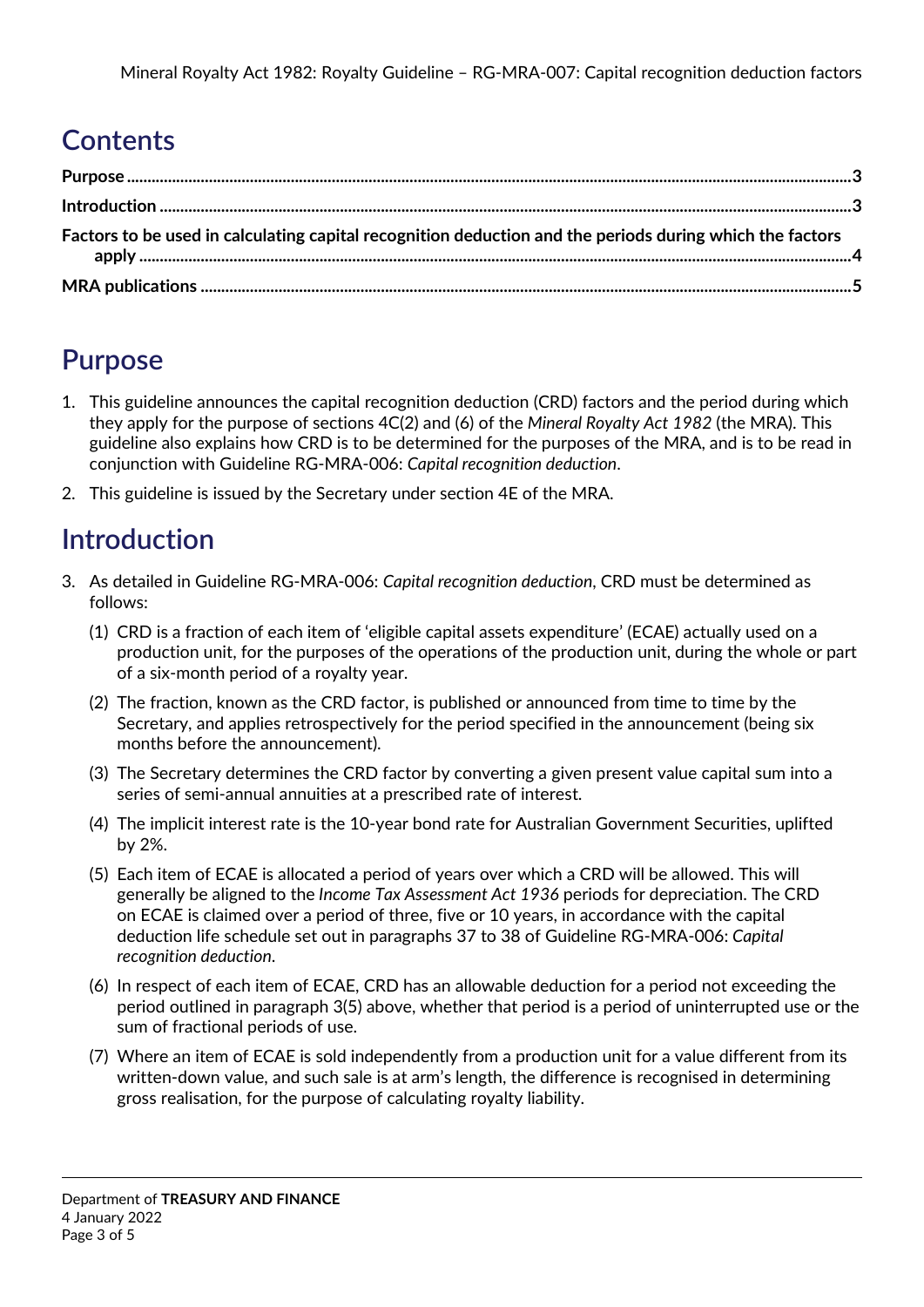Mineral Royalty Act 1982: Royalty Guideline – RG-MRA-007: Capital recognition deduction factors

- 4. The announcement of the factors to be used in calculating CRD and the period during which the factors will apply is generally made within a week after the end of each six-month period. This allows royalty payers sufficient time to determine their royalty liabilities. In default of the Secretary making an announcement within 12 months of the most recent announcement, the factors announced in the most recent announcement shall continue to apply for the next consecutive six-month periods until the Secretary makes a new announcement of the factors and periods.
- 5. Announcements of the factors to be used in calculating CRD and the period during which they apply will be made in the form of a guideline, to the extent that it is capable of being a guideline in terms of section 4E of the MRA, for the purposes of the MRA, and will be made publicly available online at [www.revenue.nt.gov.au.](http://www.revenue.nt.gov.au/)

## <span id="page-3-0"></span>**Factors to be used in calculating capital recognition deduction and the periods during which the factors apply**

6. The factors, the periods during which the factors apply and the period of years over which the CRD will be allowable to be taken into account for the purposes of calculating CRD, are presented in this table.

|                      | <b>Factors by period of years</b> |         |          |  |
|----------------------|-----------------------------------|---------|----------|--|
| <b>CRD</b> period    | 3 years                           | 5 years | 10 years |  |
| 1 Jul to 31 Dec 2021 | 0.17690                           | 0.10977 | 0.05958  |  |
| 1 Jan to 30 Jun 2021 | 0.17698                           | 0.10983 | 0.05965  |  |
| 1 Jul to 31 Dec 2020 | 0.17520                           | 0.10812 | 0.05792  |  |
| 1 Jan to 30 Jun 2020 | 0.17537                           | 0.10829 | 0.05810  |  |
| 1 Jul to 31 Dec 2019 | 0.17586                           | 0.10876 | 0.05857  |  |
| 1 Jan to 30 Jun 2019 | 0.17815                           | 0.11097 | 0.06080  |  |
| 1 Jul to 31 Dec 2018 | 0.18038                           | 0.11312 | 0.06298  |  |
| 1 Jan to 30 Jun 2018 | 0.18082                           | 0.11355 | 0.06342  |  |
| 1 Jul to 31 Dec 2017 | 0.18048                           | 0.11322 | 0.06308  |  |
| 1 Jan to 30 Jun 2017 | 0.18044                           | 0.11318 | 0.06304  |  |
| 1 Jul to 31 Dec 2016 | 0.17915                           | 0.11193 | 0.06177  |  |
| 1 Jan to 30 Jun 2016 | 0.17988                           | 0.11264 | 0.06249  |  |
| 1 Jul to 31 Dec 2015 | 0.18086                           | 0.11359 | 0.06346  |  |
| 1 Jan to 30 Jun 2015 | 0.18048                           | 0.11323 | 0.06309  |  |
| 1 Jul to 31 Dec 2014 | 0.18256                           | 0.11523 | 0.06515  |  |
| 1 Jan to 30 Jun 2014 | 0.18454                           | 0.11718 | 0.06717  |  |
| 1 Jul to 31 Dec 2013 | 0.18456                           | 0.11719 | 0.06717  |  |
| 1 Jan to 30 Jun 2013 | 0.18276                           | 0.11544 | 0.06536  |  |
| 1 Jul to 31 Dec 2012 | 0.18180                           | 0.11450 | 0.06440  |  |
| 1 Jan to 30 Jun 2012 | 0.18360                           | 0.11625 | 0.06620  |  |